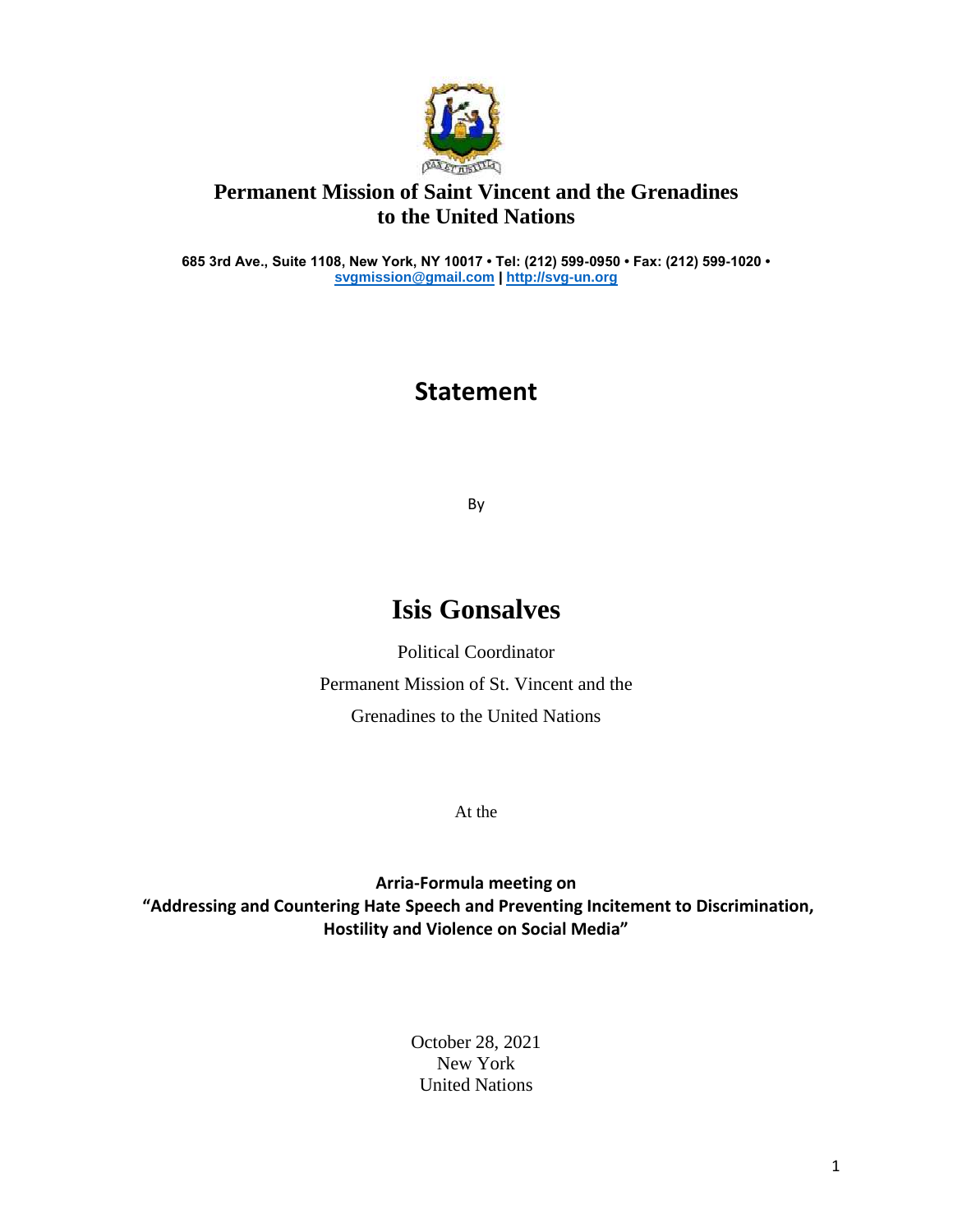Thank you Ambassador Kimani and to the briefers for their informative remarks.

Societies continue to debate the limits on the right of free speech, which is clearly not an absolute right. The limitations on freedom of speech are weighed with the public interest and safety in mind and a balance struck. Social media, with its wide reach, has made this balancing act all the more critical and, indeed, more difficult.

Giants in global communications, enveloped in mega profits and profiteering, own and control the various internet platforms, with little or no public regulation. With this great power, comes a correspondingly great responsibility that has too often been ignored or abandoned. I take note of some commitments made by the social media briefers with us today during this critical period of maturation. To the extent that hateful words and inctiement have an impact on international peace and security, it is a matter that the Security Council must consider, within its mandate. So, I would like to thank Kenya for raising this timely discussion.

We know that genocide and crimes against humanity have been preceded by incitement through the media and causal connections have been established in many cases. "Direct and public incitement to commit genocide" is a crime under the 1948 Genocide Convention and while this provision has not, so far, been invoked in relation to social media platforms and users, the framework is there.

We should consider the following three points:

The international community must remain vigilant to hate speech as well as the various methods used by its perpetrators. Tackling hate speech will require multi-sectoral involvement and cooperation at local, regional and international levels.

Let us remember that social media is a reflection of the views of elements of society. For instance, where there are with deep pockets of misogyny, they will spew anti-woman rhetoric on social media platforms. A global community that has not dismantled racist ideas will see hateful racist rhetoric which often incites violence. We have to address the root, and proximate, causes so that hate speech is less likely to be posted in the first place. We should consider situations on our